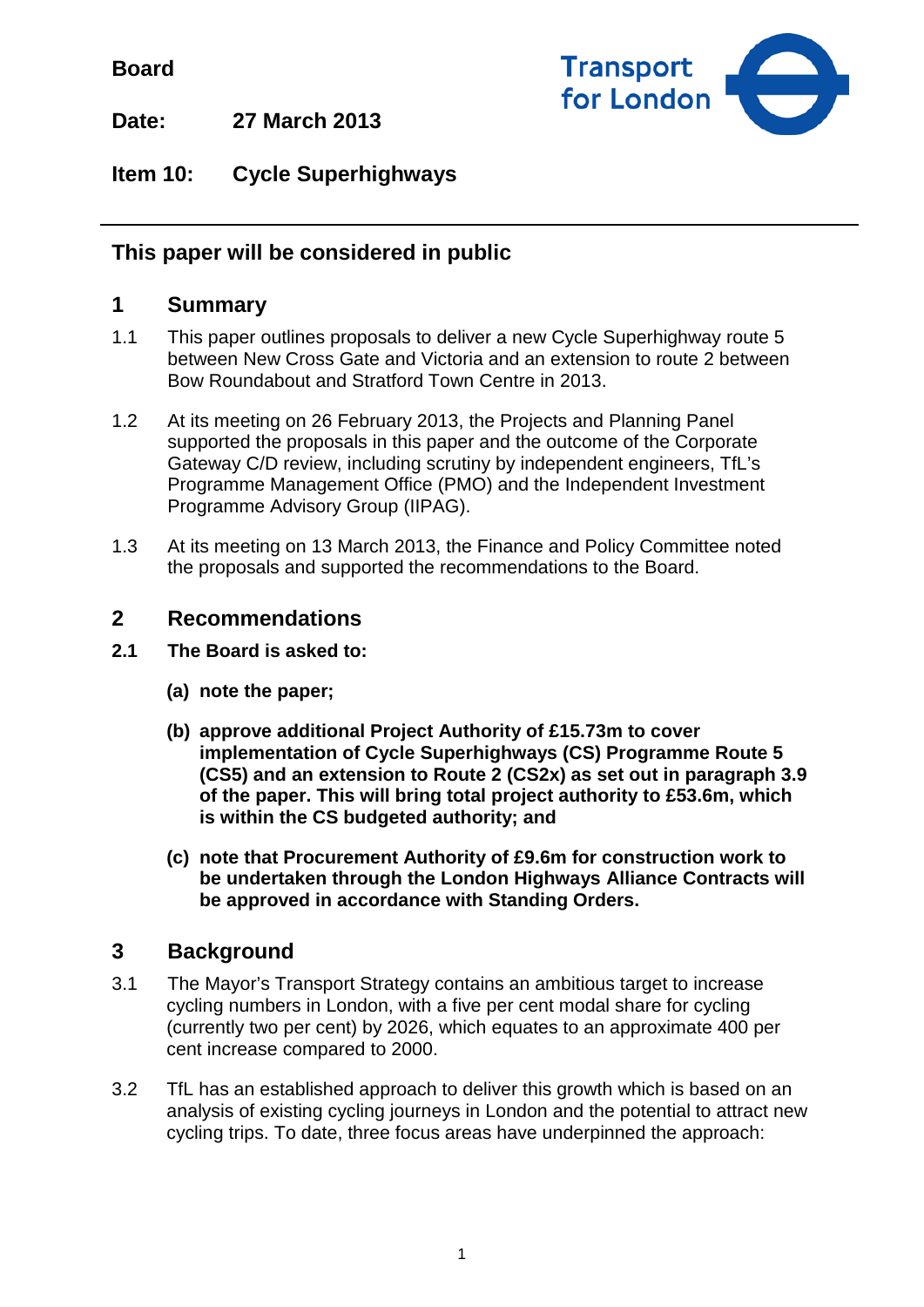- (a) short hops in central London: Barclays Cycle Hire has met some of this need, with around 30,000 journeys made by hire bicycle every weekday;
- (b) commuter journeys from Outer to Inner London: 400,000 of the 4.3 million trips that could be made by cycle every day in London involve commuter travel between inner and outer London and the centre. Barclays Cycle Superhighways (CS) provide cyclists with a safer, faster, more direct and continuous way into central London. Potential customers are supported to use them through training and parking facilities provided both within their home borough and their workplace; and
- (c) cycling in Outer London: Fifty four per cent of all potentially cyclable journeys are in Outer London. The Mayor's Biking Borough programme is designed to unlock these potential cycling trips.
- 3.3 The baseline CS programme seeks to deliver a series of radial cycling routes by 2015 along recognised commuter routes. The programme contributes to a number of Surface Transport goals including: 'More and safer cycling', and also 'Reduced casualties' and 'Improving the environment', with consideration of 'Reliable roads', 'Quality bus network', and 'More and safer walking'.
- 3.4 The Mayor has recently announced the appointment of a Cycling Commissioner for London, who will oversee the development and delivery of TfL cycling policy, programmes and investment priorities. The Cycling Commissioner has commented on the design of both new and existing Cycle Superhighways. Specifically, comments have been made regarding the proposed design of CS Route 5 to make improvements – mainly relating to the section between Oval and Victoria, where an alternative route is proposed off Vauxhall Bridge Road and additional segregated cycle lanes are proposed on Vauxhall Bridge and around Vauxhall gyratory. TfL is considering and responding to these suggestions, in collaboration with the Cycling Commissioner.
- 3.5 Four Cycle Superhighway routes have been completed to date the first two pilot routes in July 2010 and the second pair of routes in July 2011. Key benefits include the following:
	- (a) an average 77 per cent increase in cycling trips on the routes since they opened;
	- (b) 30 per cent of those cycling trips are new or switched from another mode;
	- (c) 75 per cent of users agree the Cycle Superhighways improve safety for cyclists;
	- (d) users are most satisfied with visibility of the blue lanes, ease of way finding, and comfort of riding surface;
	- (e) the main reasons for choosing to use Cycle Superhighways are to improve fitness and save money; and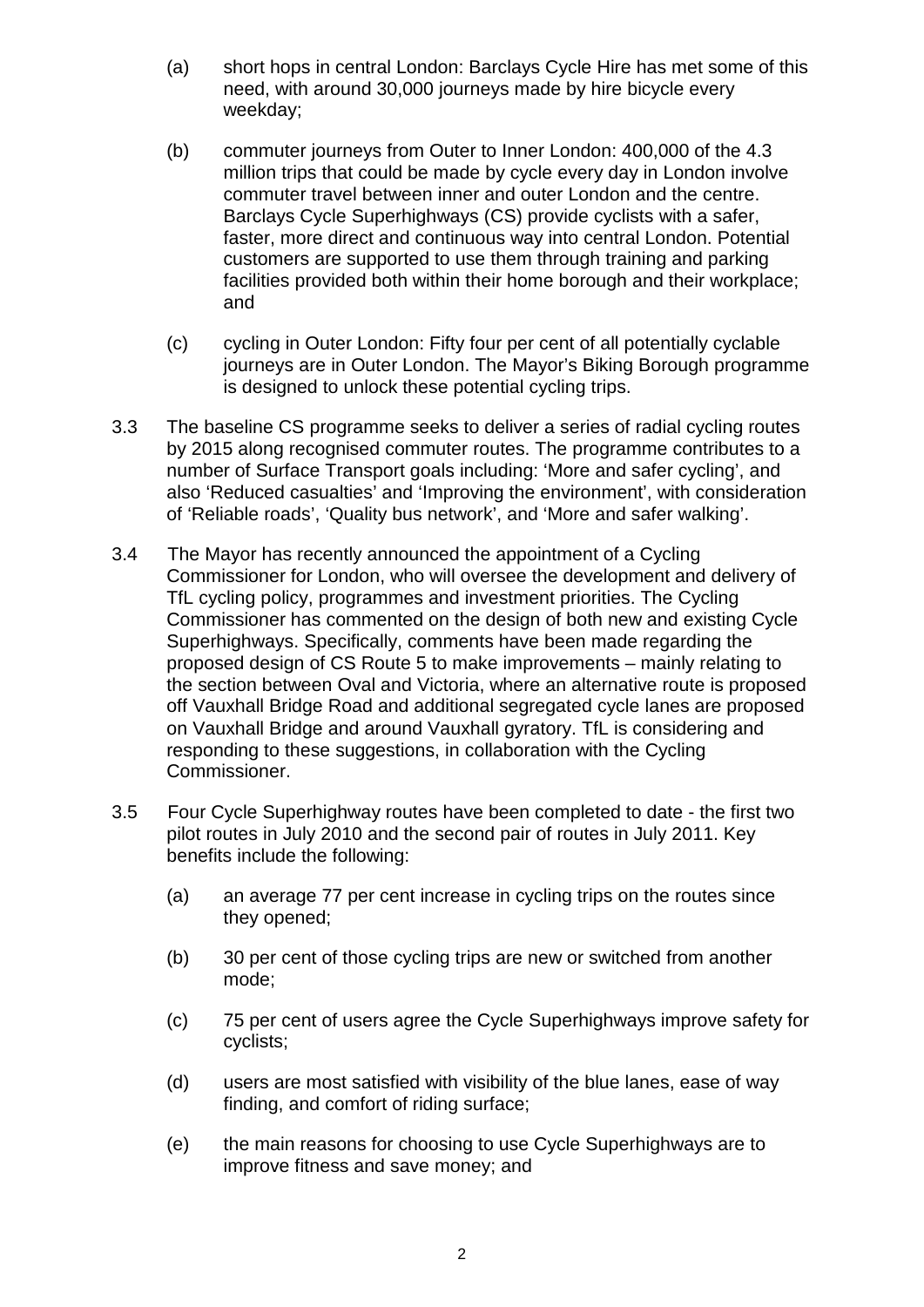- (f) users agree that the Cycle Superhighways help make London feel like a city for cycling and improve safety for cyclists.
- 3.6 The next two routes, the subject of this paper, comprise Route 5 from Victoria to New Cross Gate (CS5), and an extension to Route 2 from Bow Roundabout to Stratford town centre (CS2x). This follows a two year gap since the last two Cycle Superhighways were completed in July 2011, with the planned launch of CS2x in August 2013.
- 3.7 Since the programme was first conceived, and indeed since the second pair of routes was completed in 2011, the external context for the design and delivery of Cycle Superhighways has changed. Hence the scope and cost of CS5, CS2x and the remaining routes will differ significantly from the first four, with consequent implications for the business case both at programme and individual route level. Key factors behind this change of context are:
	- (a) lessons TfL has learnt from delivering the first 4 routes;
	- (b) the series of high-profile cycle fatalities in late 2011, which led to the Better Junctions Review and the expectation of higher design standards for cyclists on the road network in general – and on the Cycle Superhighways in particular;
	- (c) lessons learnt from the Better Junctions Review as it has unfolded (and continues to unfold); and
	- (d) a review of the "Go Dutch" design standards.
- 3.8 The particular corridors on which CS2x (and to a degree CS5) are proposed mean they have good potential for providing a significantly increased level of facility for cyclists. This includes substantially greater lengths of segregated and mandatory cycle lanes, introduction of early start facilities for cyclists at appropriate locations, and innovative features such as bus-stop bypass facilities.
- 3.9 While the alignments of future Cycle Superhighway routes are still in some cases uncertain, it is likely that space and capacity constraints will mean these are less suitable for the higher design standards described above. Achieving these standards on the remaining routes could therefore lead to significantly higher direct scheme costs in excess of the currently allocated budget, and impacts on other road users such as bus passengers. The proposed approach therefore is:
	- (a) to treat CS2x and CS5 as a further pair of 'pilot' routes so that TfL can assess the costs and other implications of designing and building to higher standards;
	- (b) to provide best estimates that can be made at this time of the benefits and costs (including impacts on other road users) of CS2x and CS5, and feed these into a revised business case for these two routes. This work is presented later in this paper;
	- (c) to acknowledge that designing and building CS2x and CS5 to higher standards will have implications for the remaining routes in the programme in terms of financial and other costs and benefits - and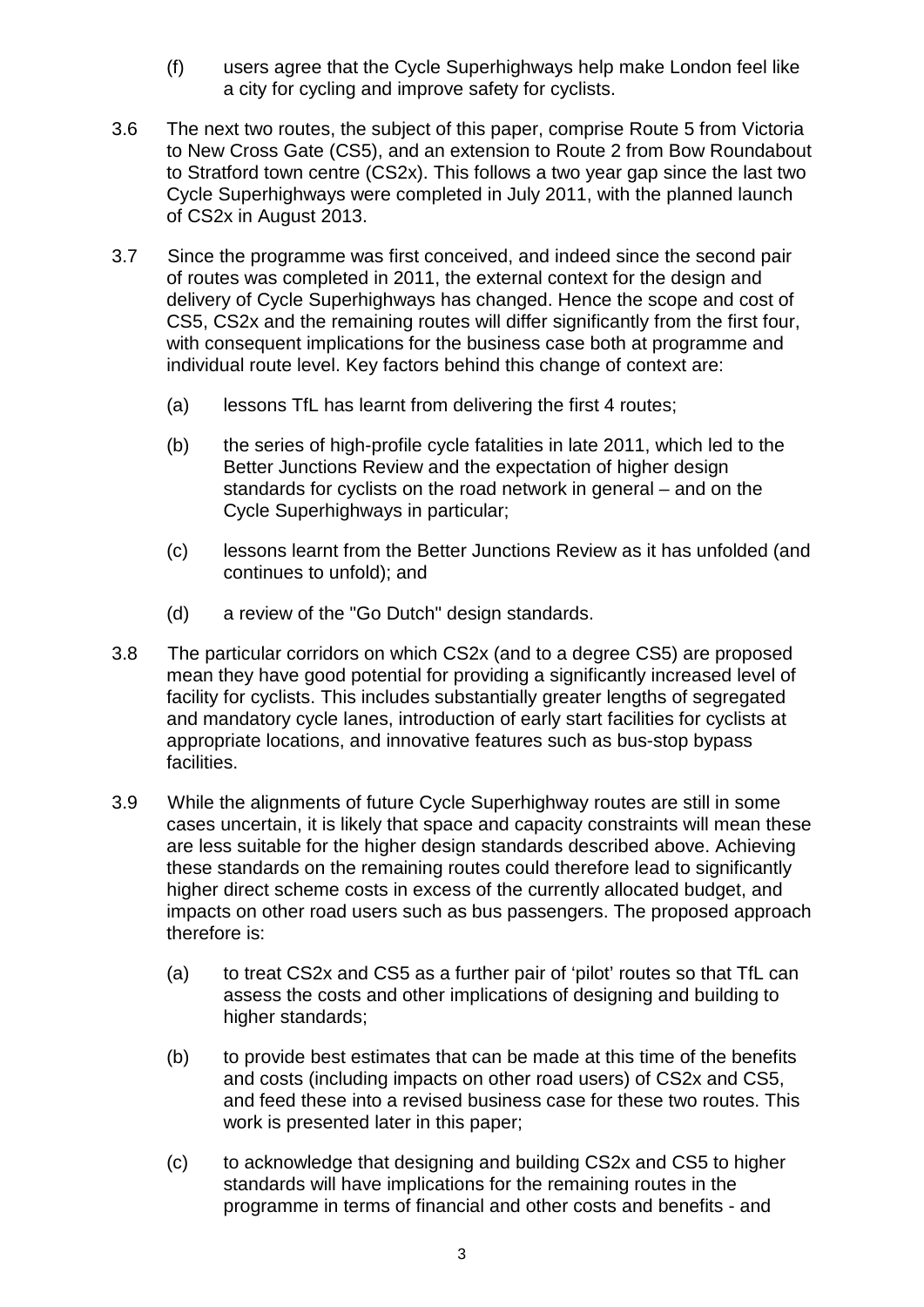hence on the overall Cycle Superhighways programme budget and related business case. These costs, benefits and the overall business case will be revised in due course once TfL has understood the impacts on CS2x and CS5 and has a better sense of how this may affect the rest of the programme; and

(d) that options for delivering the remaining routes will be reviewed in the light of experience gained in the development of CS2x and CS5.

## **4 Current Status**

#### **Scope**

- 4.1 CS5 is 9.3km in length, and includes significant upgrades to 52 junctions, new mandatory and advisory cycle lanes, new 20mph zones, substantial resurfacing, and innovative 'early start' facilities at Vauxhall Bridge/Millbank.
- 4.2 CS2x is 2km in length, and includes 3km of new separated cycle lanes (both directions), specially designed features to help cyclists get ahead of the traffic at bus stops, an innovative junction design to reduce left turn conflicts at Warton Road (Westfield), and upgrades to 13 junctions.

#### **Procurement Strategy Proposals**

- 4.3 The following options were considered within the Procurement Strategy prior to confirmation of the preferred construction procurement route.
	- (a) Option 1: Do Nothing;
	- (b) Option 2: Highway Works Maintenance Contract (HWMC);
	- (c) Option 3: Competitive tender OJEU; and
	- (d) Option 4: London Highways Alliance Contracts (LoHAC).
- 4.4 The LoHAC framework comprises NEC3 Term Service Contracts, which allows schemes to be ordered via a task order on one of three pricing options:
	- (a) Lump Sum;
	- (b) Re-measure; and
	- (c) Target Cost.

#### **Recommended Options**

4.5 Following an evaluation of the above options, Option 4 is the recommended approach, as it offers best value and allows project completion to schedule. It should be noted that the LoHAC contracts enable open book costing which should provide useful benchmarking data for future Cycle Superhighway phases.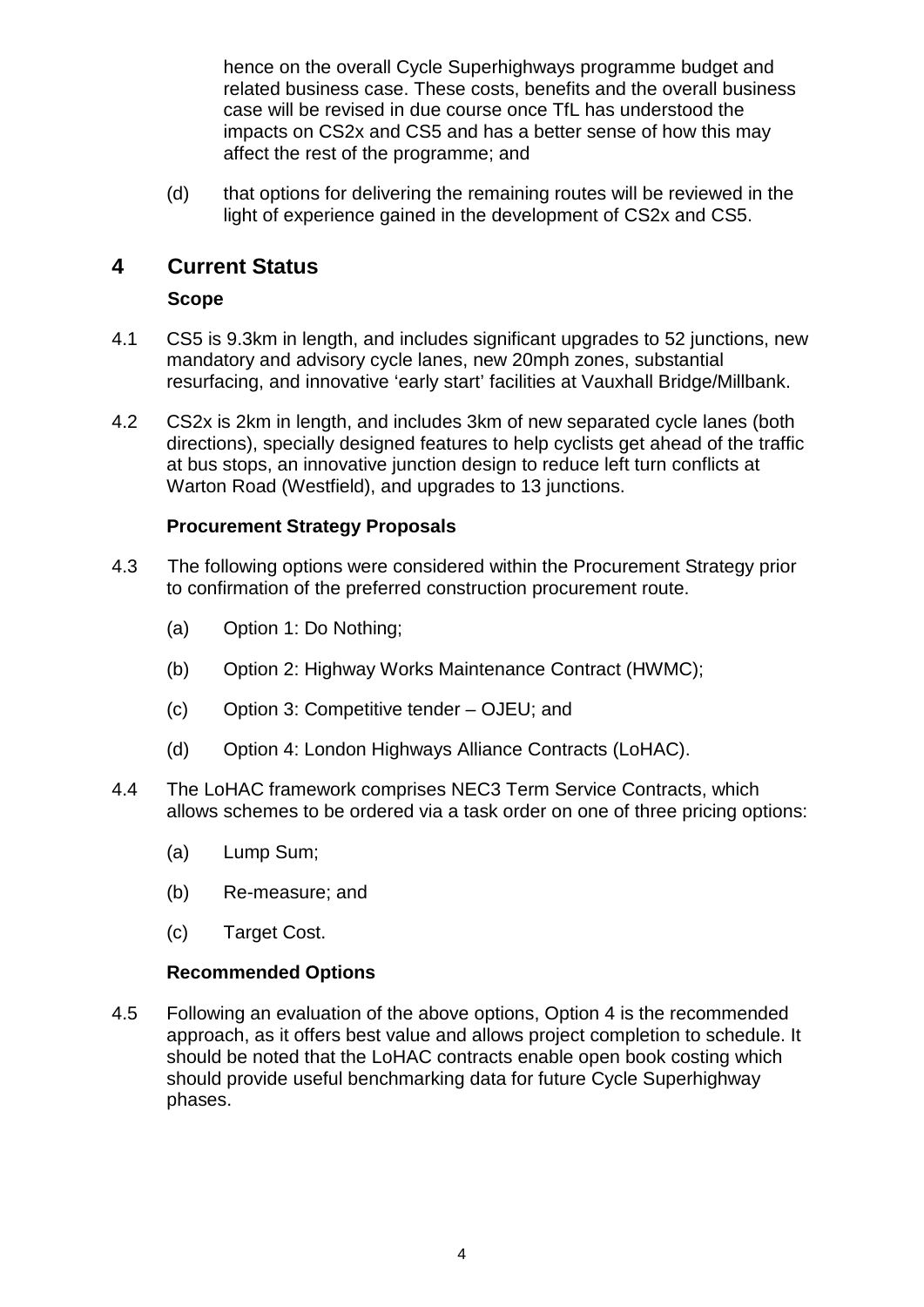- 4.6 For CS5, LoHAC will not provide a design service as the detailed design and traffic management proposals will be completed by the existing design consultants. In January 2013, the LoHAC contractor (CVU) was engaged to undertake a buildability review of the design and provide traffic management input. The construction task rder will be under the lump sum option as this approach provides the greatest cost certainty and transfers the risk for errors in quantities to the contractor.
- 4.7 For CS2x the relevant LoHAC contractor will be commissioned to provide a detailed design and build service, with the scope of works fully defined by TfL at the end of the preliminary design stage. As for CS5, the lump sum option is considered the most appropriate. The contractor is reimbursed for design via a percentage of the construction price.

#### **Schedule**

|                 | Nov 2012               | 2012<br>Dec            | 2013<br>Jan  | w<br>201<br>Feb                   | ∾<br>201<br>Mar                            | Apr 2013 | 2013<br>Vay | Jun 2013 | Jul 2013 | 2013<br>Aug | 2013<br>Sep | <b>Oct 2013</b> |
|-----------------|------------------------|------------------------|--------------|-----------------------------------|--------------------------------------------|----------|-------------|----------|----------|-------------|-------------|-----------------|
| CS <sub>5</sub> | <b>Detailed Design</b> |                        |              |                                   | Contractor<br>Construction<br>Mobilisation |          |             |          |          |             |             |                 |
|                 |                        | Consultation           |              |                                   |                                            |          |             |          |          |             |             | Launc<br>h      |
|                 |                        |                        |              |                                   |                                            |          |             |          |          |             |             |                 |
| CS <sub>2</sub> |                        | <b>Detailed Design</b> |              | Contractor<br>Construction<br>Mob |                                            |          |             |          |          |             |             |                 |
| $\mathbf{x}$    |                        |                        | Consultation |                                   |                                            |          |             |          |          | Launc<br>h  |             |                 |
|                 |                        |                        |              |                                   |                                            |          |             |          |          |             |             |                 |

4.8 The high level delivery schedule is set out below:

#### **Benefits**

- 4.9 The business case has been updated for both CS2x and CS5 incorporating the latest design information.
- 4.10 As discussed in section 2, the design specification for CS2x and CS5 has increased compared to previous routes in response to the changing context for designing for cyclists in London. This has implications for other Surface Transport objectives such as maintaining reliable traffic flow. Where possible, the impacts on other road users as a result of CS2x and CS5 proposed measures have been mitigated, however there remain negative impacts which have been quantified below: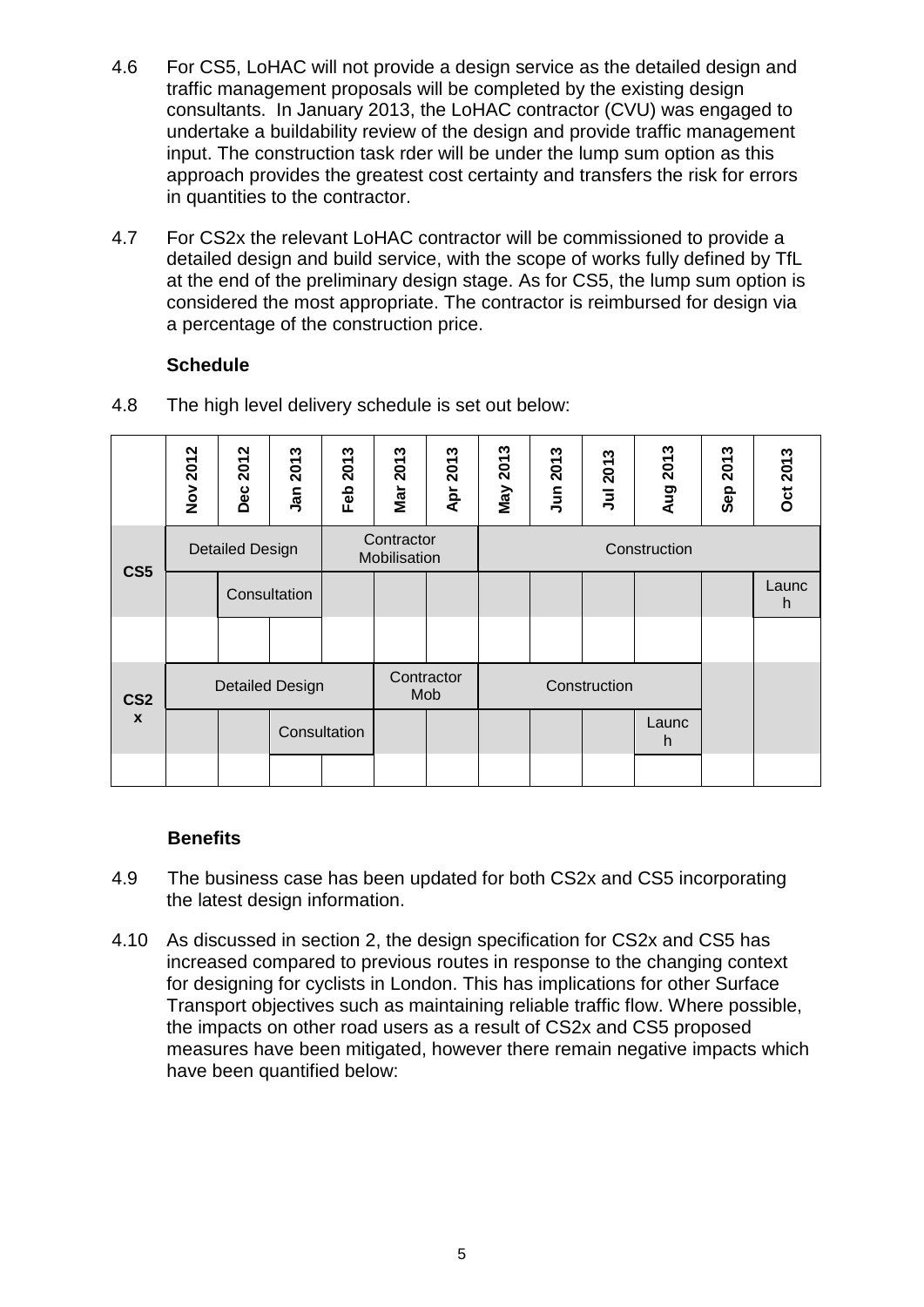| £m (30 year project life)   |                          | CS <sub>2</sub> X | CS <sub>5</sub>                     |
|-----------------------------|--------------------------|-------------------|-------------------------------------|
|                             | <b>Ambience</b>          | 9.1               | 15.8                                |
|                             | <b>Journey Time</b>      | 37.6              | Not available -<br>see Appendix 1   |
| <b>Cycling</b>              | <b>Safety</b>            | 12.4              | 52.7                                |
| <b>Benefits</b>             | <b>Health</b>            | 38.5              | 34.8                                |
|                             | <b>Total benefits</b>    | 97.6              | 103.4                               |
|                             | <b>Freight</b>           | (5.1)             |                                     |
|                             | <b>Taxis</b>             | (4.1)             |                                     |
| <b>Journey Time</b>         | <b>General Traffic</b>   | (103.0)           |                                     |
| <b>Disbenefits</b>          | <b>Buses</b>             | (10.1)            |                                     |
|                             | <b>Total disbenefits</b> | (122.4)           | Not available $-$<br>see Appendix 1 |
| <b>Operational</b><br>costs | <b>Bus Operations</b>    | (11.1)            |                                     |

- 4.11 While the journey time impacts of CS5 are still under assessment, negative impacts on traffic have been identified at a number of locations including Vauxhall Bridge Road (to accommodate traffic lane removal to facilitate new cycle lanes), Millbank/Grosvenor Road (to accommodate early start facilities), and Oval (to accommodate new mandatory cycle lanes and removal of some conflicting movements). However, 480m of new bus lanes are being introduced as part of the proposals, including on the approach to some junctions, which is expected to partially offset negative impacts on bus passengers. Overall, of the 43 signalised junctions along the route, eight will perform less efficiently – with increased queue lengths in peak hours, two will improve, and 33 remain unchanged.
- 4.12 Other benefits, which cannot currently be quantified, include:
	- (a) environmental benefits;
	- (b) streetscape improvement benefits;
	- (c) economic benefits;
	- (d) reputational impact; and
	- (e) cultural impact.
- 4.13 TfL's business case analysis tools are not generally well set-up to quantify the benefits of cycling projects. In countries such as Denmark, Holland and Sweden, which are internationally renowned for their progress on cycling, BCR-type appraisals are not typically used to justify investment in cycling.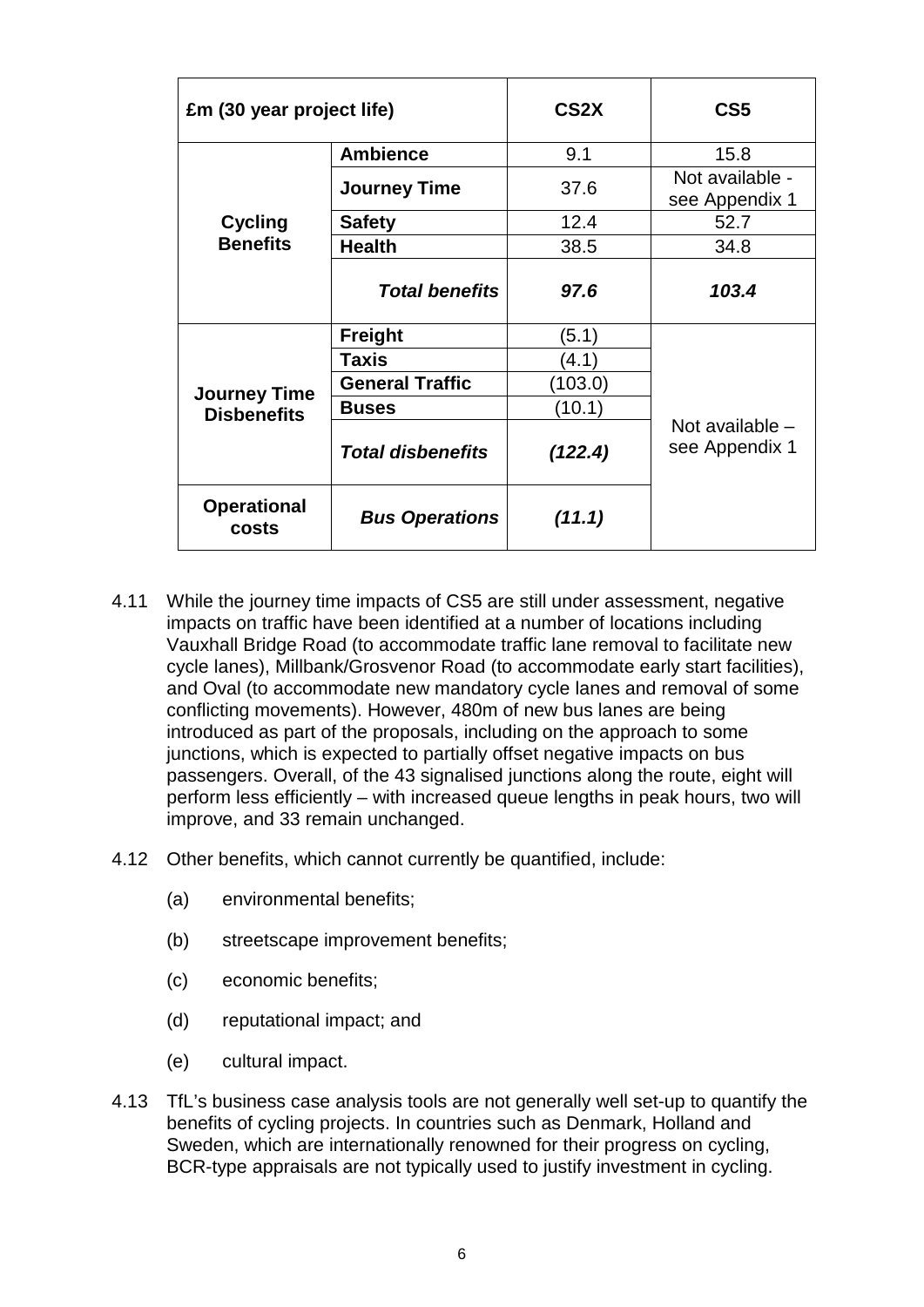4.14 Cycle Superhighways need to be considered within the context of the overall cycling and traffic management portfolio. While incremental quantified business cases for cycling may be finely balanced in the short-term, the aggregate cycling infrastructure and behaviour change projects proposed within the new TfL Business Plan will contribute to the overall five per cent modal share target – with a likely 'tipping point' between now and 2026 where the aggregate benefits start to outweigh negative impacts on other modes. This 'tipping point' will be further facilitated by innovatively managing the flow of traffic and designating specific areas such as town centre zones.

## **5 Financial Implications**

- 5.1 The maximum costs for which procurement authority will be sought is £9.6m. covering main works including utilities diversions. This figure is less than the total project authority sought as not all expenditure requires procurement authority – for example, TfL staff costs, supporting measures, marketing and consents costs are excluded. See Appendix 2 for further breakdown.
- 5.2 Summary of total programme costs, and costs associated with this approval:

| (a) | <b>Current Financial Authority:</b>         | £113.6m |
|-----|---------------------------------------------|---------|
| (b) | <b>Current Project Authority:</b>           | £37.9m  |
| (c) | Total cost to completion (CS2x and CS5):    | £19.3m  |
| (d) | <b>Additional Project Authority Sought:</b> | £15.7m  |

5.3 The table below shows the budget against individual workstreams, with LoHAC rates used as the basis for construction cost estimates. As the internal estimates have yet to be verified by contractors, an estimating risk has been included at 10 per cent of construction costs.

| £m                                 | CS <sub>5</sub> | CS <sub>2x</sub> | <b>Total</b> |
|------------------------------------|-----------------|------------------|--------------|
| Design Costs                       | 1.88            | 0.29             | 2.17         |
| Construction                       | 8.18            | 2.63             | 10.81        |
| <b>Powers and Consents</b>         | 0.04            | 0.19             | 0.24         |
| Marketing                          | 0.37            | 0.27             | 0.64         |
| <b>Supporting Measures</b>         | 1.23            | 0.19             | 1.42         |
| <b>TfL Staff costs</b>             | 0.95            | 0.40             | 1.35         |
| <b>Total Base Cost</b>             | 12.66           | 3.97             | 16.63        |
| Estimating risk (10%)              | 0.82            | 0.26             | 1.08         |
| Risk (QRA P50)                     | 1.03            | 0.51             | 1.54         |
| <b>Total Estimated Final Costs</b> | 14.51           | 4.74             | 19.25        |

5.4 A comparison of costs before and after the Better Junctions Review is included in Appendix 2. The scope includes improvements in Lewisham beyond the current end of the branded route, to upgrade important connections to the Cycle Superhighway. The increase in scope has increased costs on these two routes by £7.6m from their previous estimates. The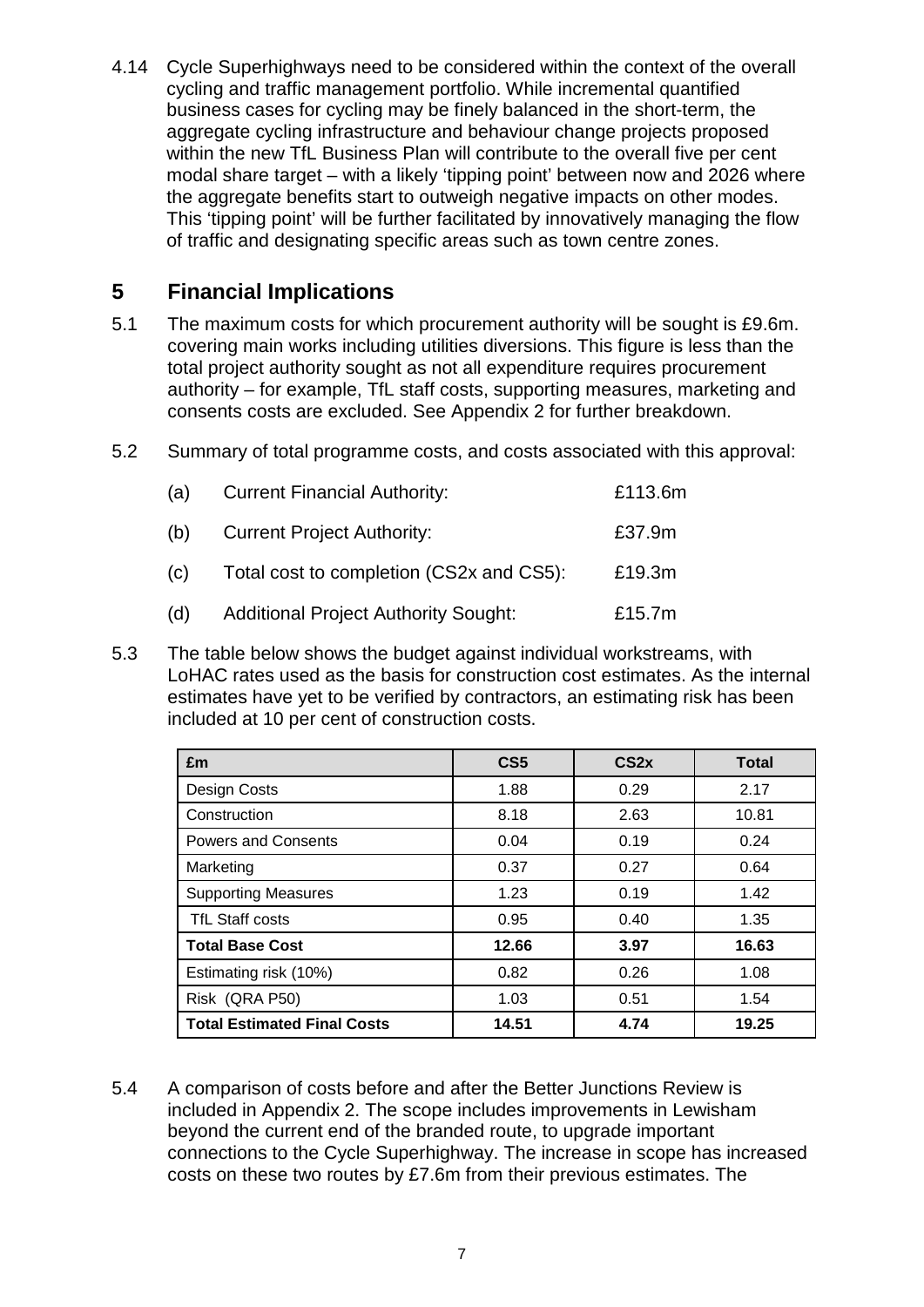increase will be funded through a reprioritisation of funds already allocated to cycling.

# **6 Views of the Projects and Planning Panel**

6.1 At its meeting on 26 February 2013, the Projects and Planning Panel noted this proposal. The Panel concluded that the submitted papers gave a balanced and considered view of the project, with a useful summary of all associated issues.

## **7 Views of the Finance and Policy Committee**

- 7.1 At its meeting on 13 March 2013, the Finance and Policy Committee noted the proposals and supported the recommendations to the Board. Both schemes had been consulted on and were consistent with the Mayor's cycling vision.
- 7.2 Members requested an early meeting with the Mayor's new Cycling Commissioner, Andrew Gilligan, to discuss in more detail the Mayor's cycling vision. They noted that the consultation on cycling schemes would include the impact on other road users and active travel management.

#### **List of appendices to this report:**

Appendix 1: Impacts on other road users Appendix 2: Impact of additional scope on CS5 post-Better Junctions review Appendix 3: Procurement Authority Calculation

#### **List of Background Papers:**

None.

| Contact Officer: | Leon Daniels, Managing Director, Surface Transport |
|------------------|----------------------------------------------------|
| Number:          | 020 3054 0178                                      |
| Email:           | LeonDaniels@tfl.gov.uk                             |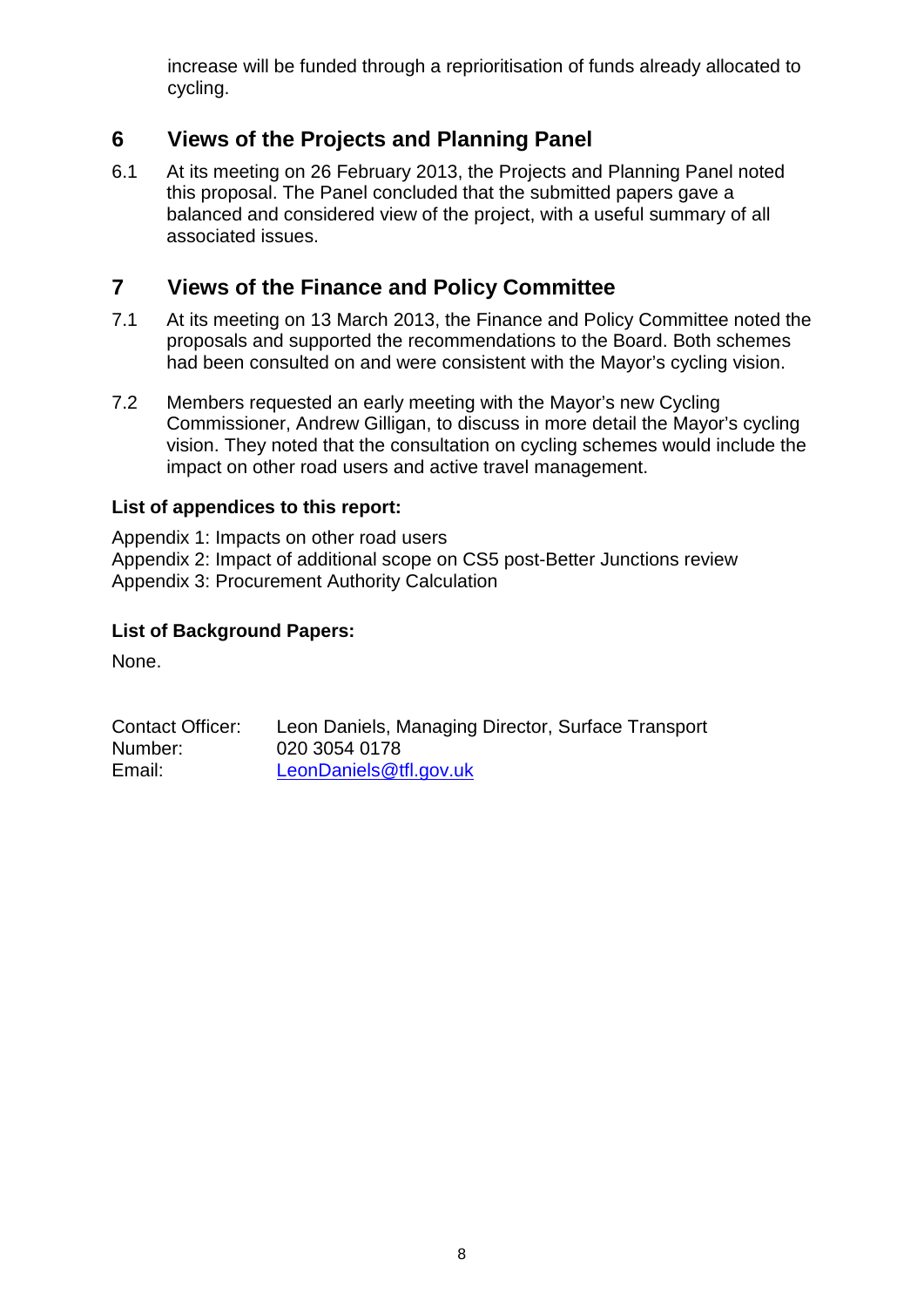## **Impacts on other road users**

#### **i) Cycle Superhighway route 5**

#### **CS5 Junction Operation**

At the time of submission final traffic modelling results were not available for CS5 (preliminary modelling results will be available on 28 February, with full detailed modelling results completed by 1 April 2013). Hence it is not feasible to provide a definitive steer on the quantified journey time impact to other road users at this stage.

Key issues known to impact junction operation include:

- Vauxhall Bridge Road/Francis Street: New 2 metre-wide mandatory and advisory cycle lanes are proposed to replace general traffic lanes in both directions on Vauxhall Bridge Road. As a result of lane removal, the Degree of Saturation (DoS) on all approaches to this junction is predicted to exceed 100% in the AM peak (the DoS is already >90% on Victoria Road northbound in the AM peak).
- Vauxhall Bridge Road/Millbank/Grosvenor Road proposals involve a dedicated green light phase to allow cyclists to wait ahead of other traffic before crossing the junction. This option was selected following consultation with external stakeholders as part of the Better Junctions programme, and was seen as a suitable solution to the relatively high number of collisions between cyclists and vehicles<sup>1</sup>. New separated cycle lanes on both approaches help cyclists to get to the front of the queue without filtering through other traffic. The DoS on the Grosvenor Road arm of this junction is currently above 100% during peak hours. Consequently, the implementation of proposed 'early start' facilities will have a negative impact on junction operation. However, due to space constraints at this location, under current regulations (Traffic Signs Regulations and General Directions 2002) there is no viable alternative solution that eliminates left-turn conflicts between cyclists and motorists.
- Vauxhall Bridge Road/Wandsworth Road: Buses and cyclists would have their own traffic signal to cross the Albert Embankment junction ahead of other traffic. This would replace the existing facility in the central bus lane. As buses would be turning right and cyclists continuing straight on, this reduces the potential for conflicting movements. This proposal links to proposals for Vauxhall Bridge, where a new 4 metre-wide bus lane on the nearside of the bridge would be shared by eastbound cyclists and buses. These proposals could worsen conditions for general traffic in the AM peak on Vauxhall Bridge Road, which already operates at >90% DoS.
- Oval Junction proposals include new east and westbound mandatory cycle lanes on Camberwell New Road, extended ASLs, and measures to reduce conflicting movements between cyclists and motorists. In the existing situation, the base models show a DoS of >90% on the critical approaches in

<span id="page-8-0"></span> $\frac{1}{\sqrt{1-\frac{1}{2}}}\left( \frac{1}{\sqrt{1-\frac{1}{2}}}\right)$  $<sup>1</sup>$  In the 36 months to May 2011 (up until the implementation of CS8) there were 30 collisions</sup> recorded at this junction. 14 of these were collisions between cyclists and vehicles.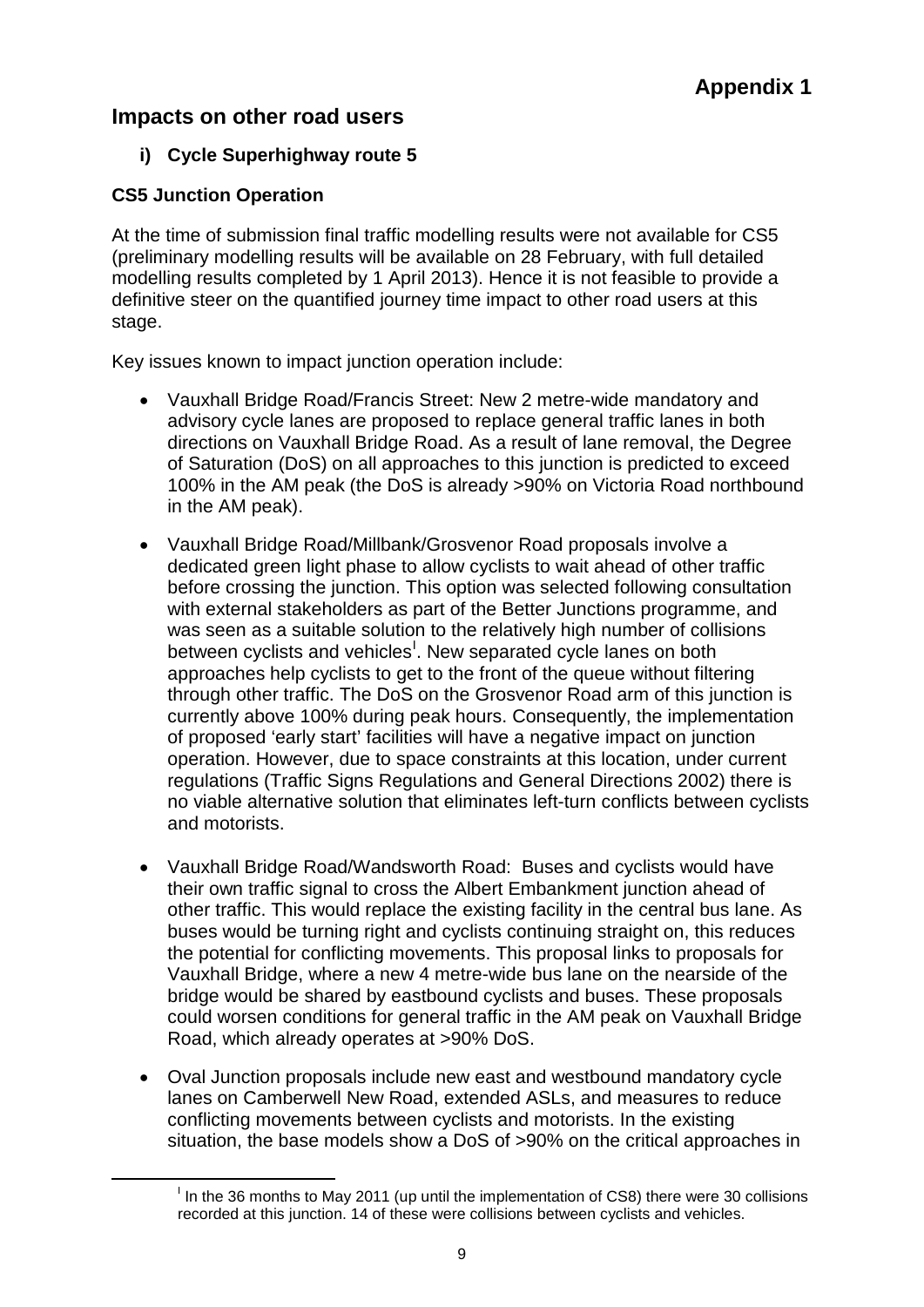the AM and PM peaks. Additional modelling underway suggests that the operational impact of the proposed improvements can be largely mitigated.

- Camberwell New Road Bolton Cresent Foxley Road proposals include a new 5m-deep Advanced Stop Line (ASL) and advisory cycle lane on the Camberwell New Road eastbound approach. These proposals do not affect junction capacity, however the intergreen period has been increased to reflect future growth in cycling numbers, which has pushed Camberwell New Road eastbound DoS above 100% in the PM peak.
- Camberwell Green proposals include removing a traffic lane on the westbound, to facilitate a 2m-wide cycle lane into an ASL. On the eastbound, a new 8m-deep ASL would be introduced to help cyclists get ahead of traffic, with lane operation changes to reduce the potential for conflicting movements. As a consequence, the DoS on Camberwell Church Street westbound is predicted to exceed 100% during peak hours.

The following table reviews the performance of the 43 junctions along the route (Victoria to New Cross Gate); however, this high level assessment is subject to final traffic modelling results:

| $Red = >90\%$ $DoS'$ Amber = 80-90% DoS Green = <80% DoS<br>Correct at 21 January 2013 |                     |  |
|----------------------------------------------------------------------------------------|---------------------|--|
| Change in status following CS5 implementation                                          | Number of junctions |  |
| No change to RAG status*                                                               | 33                  |  |
| Worsening performance: Green to Amber                                                  | 5                   |  |
| Worsening performance: Amber to Red                                                    | 3                   |  |
| Improved junction performance                                                          | 2                   |  |
| Total                                                                                  | 43                  |  |

#### **Impact on bus lanes**

0.75km of new bus lanes are being introduced on CS5, and 0.27km removed (net impact is +0.48km). The benefits of these additional facilities for buses have not been quantified in the existing business case, as any benefit is linked to journey time calculations. Similarly, journey time disbenefits to bus passengers and associated increased operating costs have not been quantified at this juncture.

<span id="page-9-0"></span><sup>-&</sup>lt;br>I  $\overline{P}$  DoS = Degree of Saturation: Values over 85% are typically regarded as suffering from traffic congestion, with queues of vehicles beginning to form.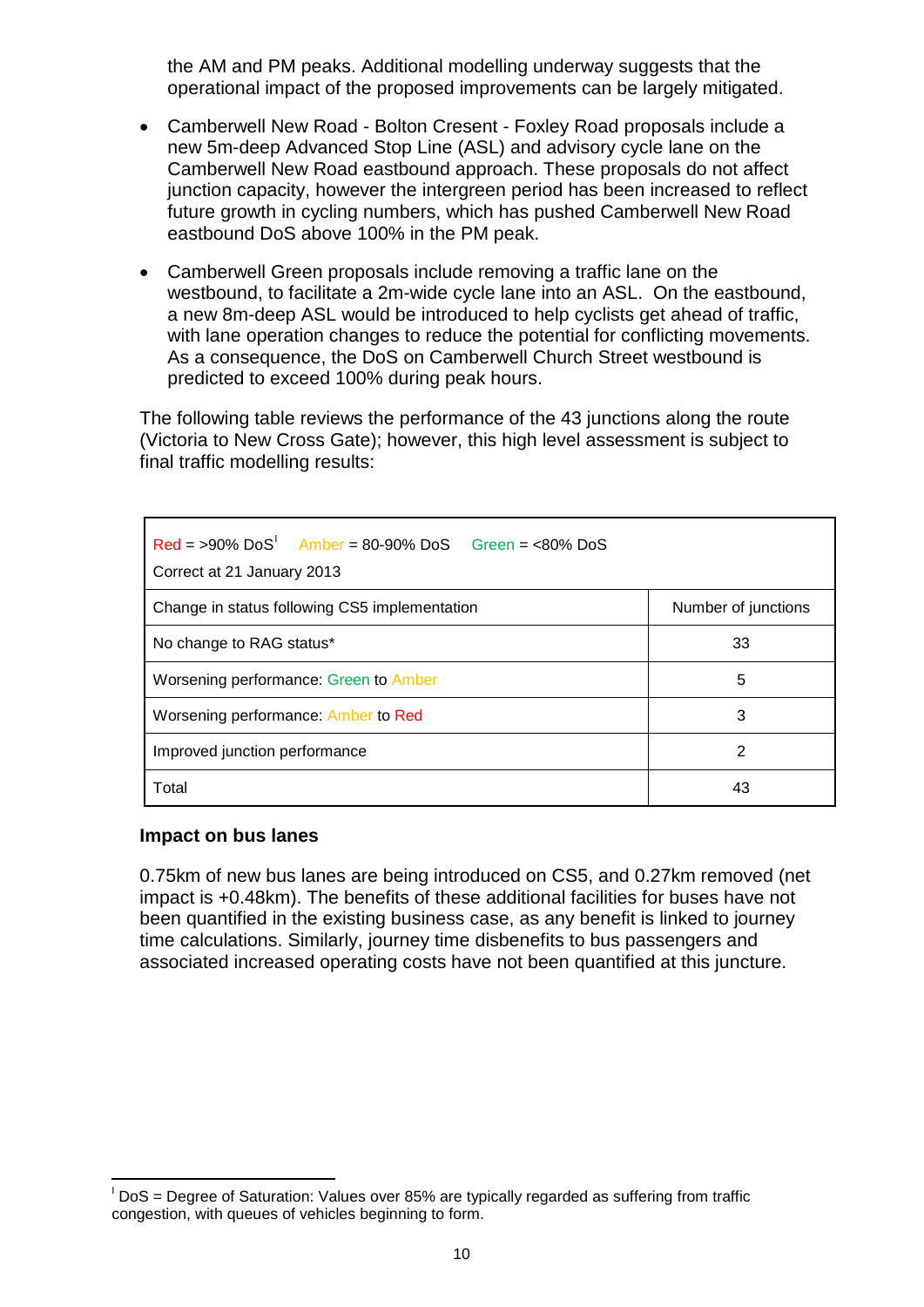#### **ii) Cycle Superhighway route 2 extension**

#### **CS2x Junction Operation**

A detailed assessment has been completed to review the potential impact of CS2x on buses, cyclists, pedestrians and general traffic. Robust TRANSYT and VISSIM modelling has been undertaken for the AM and PM peak periods in order to understand the modal impacts, with Journey Time impacts set out below:

|                    |             | Average Eastbound Travel Times - AM | Average Eastbound Travel Times - PM |             |          |        |
|--------------------|-------------|-------------------------------------|-------------------------------------|-------------|----------|--------|
| Vehicle Type       | <b>Base</b> | Proposed                            | Change                              | <b>Base</b> | Proposed | Change |
| Cyclist            | 3m 25s      | 3m 37s                              | 12s                                 | 3m 24s      | 3m 27s   | 4s     |
| <b>Buses</b>       | 3m 56s      | 4m 08s                              | 13 <sub>s</sub>                     | 4m 02s      | 4m 19s   | 17s    |
| Freight            | $2m$ 31s    | 2m 33s                              | 2s                                  | 2m 45s      | 3m 12s   | 27s    |
| Taxi               | $2m$ 41s    | 2m 36s                              | $-5s$                               | 2m 39s      | 3m 06s   | 27s    |
| General<br>Traffic | 2m 34s      | 2m 40s                              | 6s                                  | 2m 47s      | 3m 10s   | 23s    |

|                    |        | Average Westbound Travel Times - AM | Average Westbound Travel Times - PM |             |          |                 |
|--------------------|--------|-------------------------------------|-------------------------------------|-------------|----------|-----------------|
| Vehicle Type       | Base   | Proposed                            | Change                              | <b>Base</b> | Proposed | Change          |
| Cyclist            | 5m 45s | 4m 46s                              | $-1m$<br>00s                        | 5m 55s      | 5m 04s   | $-51s$          |
| <b>Buses</b>       | 8m 30s | 9m 38s                              | $1m$ 08s                            | 6m 53s      | 8m 09s   | $1m$ 16s        |
| Freight            | 5m 35s | 6m 39s                              | $1m$ 05s                            | 5m 18s      | 6m 12s   | 54s             |
| Taxi               | 4m 56s | 6m 02s                              | $1m$ 05s                            | 5m 58s      | 6m 29s   | 31s             |
| General<br>Traffic | 5m 04s | 6m 25s                              | $1m$ 21s                            | 5m 49s      | 6m 45s   | 55 <sub>s</sub> |

Delay and flow data from the VISSIM analysis has been incorporated into an updated business case, produced in line with TfL's Business Case Development Manual (see section 3.6 for outputs).

Key issues known to impact junction operations include:

#### Westfield (Stratford High Street / Warton Rd / Rick Roberts Way junction)

Currently the largest junction along the proposed route, significant changes are proposed, including – traffic lane removal, slip road removal, footway widening, provision of a 2m cycle lane, 7m ASLs and the trial of two-stage right turns for cyclists (a proposal which also eliminates the potential for left turn conflicts on two arms of the junction).

- The proposals will impact upon capacity with higher DoS and longer queues than existing, however the proposals are in line with LB Newham's aspirations to downgrade this junction (outlined in the Stratford Metropolitan Masterplan) and reduce the 'urban motorway' feel of Stratford High Street.
- In the AM peak Rick Roberts Way is predicted to have a DoS of 113% to ensure Stratford High Street remains below 90%, however LB Newham have previously expressed concerns regarding the number of vehicles using this road as a rat run.
- The average operational cycle time will increase to a maximum of 120 seconds throughout the day, whereas this currently occurs for an hour or two during periods of peak demand and 80-88 seconds otherwise. The result is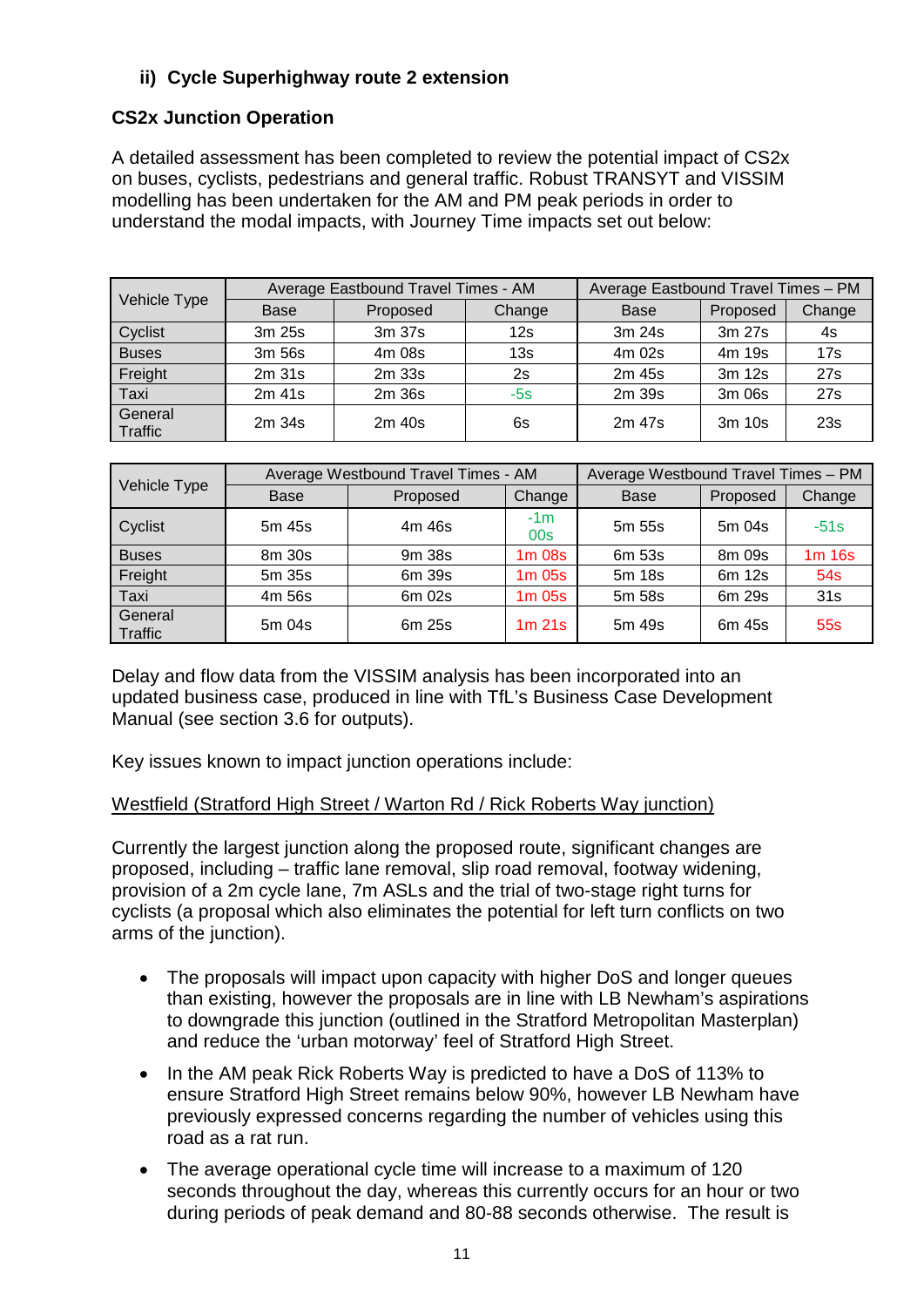an average increase in delays to pedestrians of 3 seconds in peak periods and 12 seconds in the off-peak. However pedestrians will have fewer crossings to negotiate through removal of the slip roads. Pedestrians will also benefit from a wider footway and streetscape improvements.

• The traffic impact upon this junction may cause concern to Westfield stakeholders (the shopping centre is accessed from Warton Road), where longer queues will also be experienced in peak periods over the weekend. However, the proposed changes include the opening of the right turn into Warton Road from Stratford High Street, which is an aspiration of Westfield. Further mitigations will be explored with both Westfield and LB Newham to widen the approach on Warton Road to two lanes and to employ traffic demand management strategies at the centre to smooth the dispersal of shoppers and help mitigate the impact upon capacity.

#### The Grove / Romford Road / Broadway

The Grove / Romford Road junction is at the northeast extent of the route, but is not on the route itself. The junction is y-shaped in addition to the bus contraflow that exits onto the Grove. Cyclists continuing from the bus contraflow onto Romford Road (where the future extension of CS2 could continue to Ilford) will need to cross the Grove, currently under signal control. A high number of cyclists will join the route from both The Grove & Romford Road.

- The design has been developed with consideration of LB Newham's quidance for the gyratory, which includes taking a 'light touch' approach and limiting any impact upon capacity. There are currently very limited facilities for cyclists, and three lanes of traffic on The Grove to negotiate.
- Proposals include removing one of the three lanes of traffic on The Grove. To mitigate the traffic impact the scope has been extended further along The Grove to include removing the existing bus pre-signal which currently operates with little benefit to buses ahead of traffic, and changing the exit from the contraflow from signal control to give way (buses and cyclists would exit when the pedestrian crossing further north on The Grove holds traffic).
- Following consultation, internal stakeholders have raised concerns regarding conflicting movements on The Grove, with buses and cyclists in the nearside lane seeking to proceed ahead vs. a proportion of vehicles in the offside lanes turning left to use the exit slip onto Romford Road. A central feeder lane is proposed to raise awareness of the presence of cyclists, predominantly mandatory with a small section of advisory to reduce the conflict zone and potential traffic speeds. Although this type of facility is within the LCDS and has been used elsewhere in London, stakeholders are concerned this will give cyclists a false sense of security. Concerns have also been raised regarding the ability of buses and cyclists exiting the contraflow as a give way.
- Consequently prior to implementation the design will be revisited with internal stakeholders as part of Road Safety Audit Stage 2, to explore further options and seek consensus on the final proposals.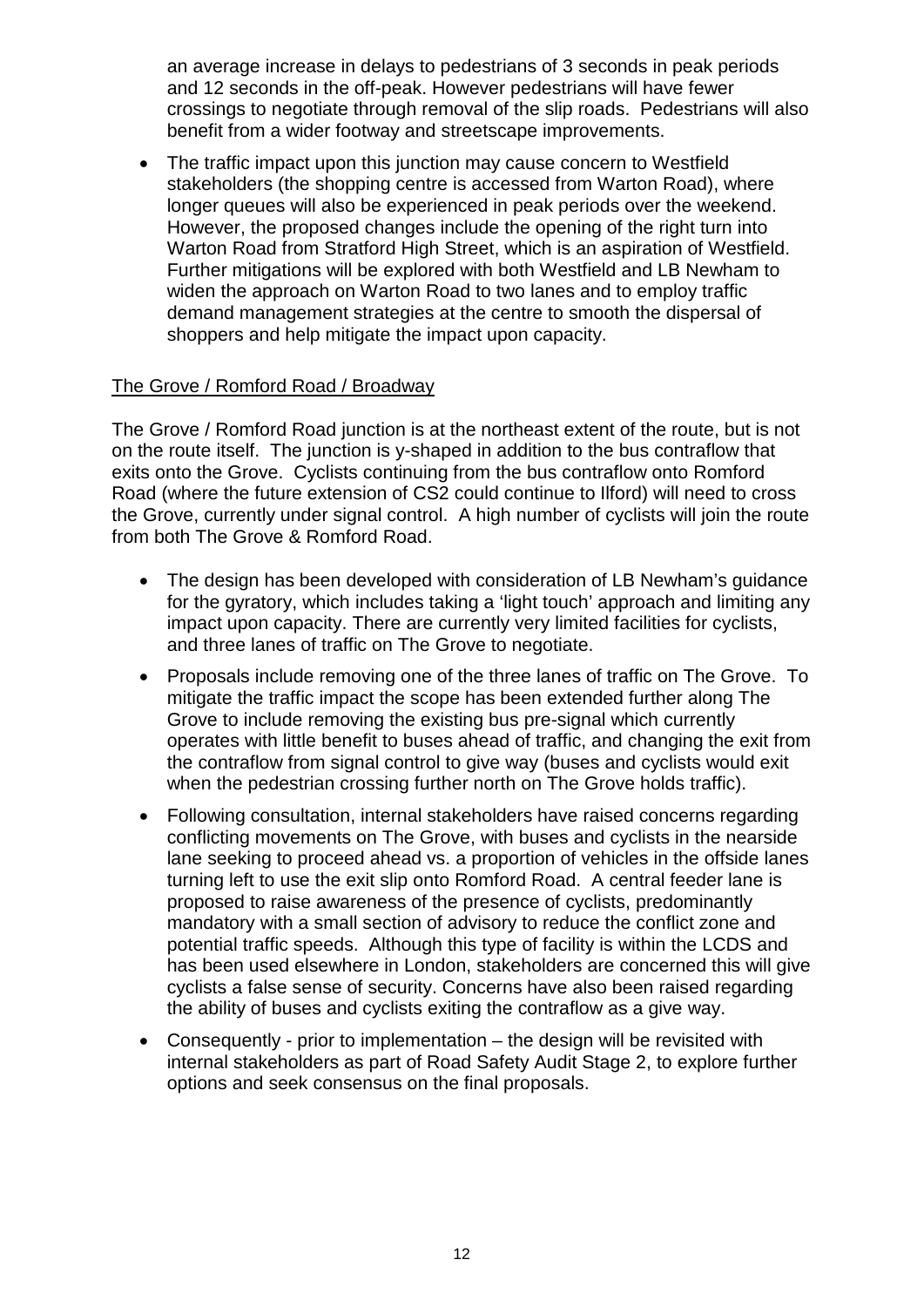## **Impact of additional scope on CS5 post-Better Junctions review**

The table below shows the change in costs on CS5 from November 2011 to December 2012, following an increase in scope as a result of incorporating lessons from the Better Junctions review project, and introduction of additional continentalstyle facilities. Revision C designs did not include early start facilities or 20mph zones, fewer junction upgrades, and substantial stretches of unmarked blue surfacing or logos. Designs for CS2x were started post-Better Junctions review (in August 2012), and hence no detailed comparison is included here.

| £m                                | <b>Rev C</b>   | <b>Rev E</b>   | Change               |  |
|-----------------------------------|----------------|----------------|----------------------|--|
|                                   | <b>Designs</b> | <b>Designs</b> |                      |  |
| Design costs                      | 1.7            | 1.9            | 0.18                 |  |
| Construction costs'               | 5.3            | 8.2            | 2.88                 |  |
| <b>Power &amp; Consents</b>       | 0.0            | 0.0            | 0.01                 |  |
| Marketing                         | 0.4            | 0.4            | $-0.03$              |  |
| Supporting measures               | 1.2            | 1.2            | 0.03                 |  |
| TfL staff                         | 0.9            | 1.0            | 0.05                 |  |
| Other                             | 0.1            | 0.0            | $-0.06$              |  |
| <b>Total Base Cost</b>            | 9.6            | 12.7           | 3.07                 |  |
| <b>Risk</b>                       | 1.0            | 1.8            | 0.85                 |  |
| <b>Total estimated final cost</b> | 10.6           | 14.5           | $3.91$ <sup>11</sup> |  |

<span id="page-12-1"></span><span id="page-12-0"></span> $\frac{1}{\sqrt{1-\frac{1}{2}}}\left( \frac{1}{\sqrt{1-\frac{1}{2}}}\right)$  $\overline{P}$  Rev C cost estimates were based on Phase 1 Median Rates, with Revision E based on LoHAC rates. Hence, this line is not a direct like for like comparison.

 $\textsuperscript{II}$  When added to budget increase on CS2x, total scope increase post-Better Junctions Review/Go Dutch is £7.6m.